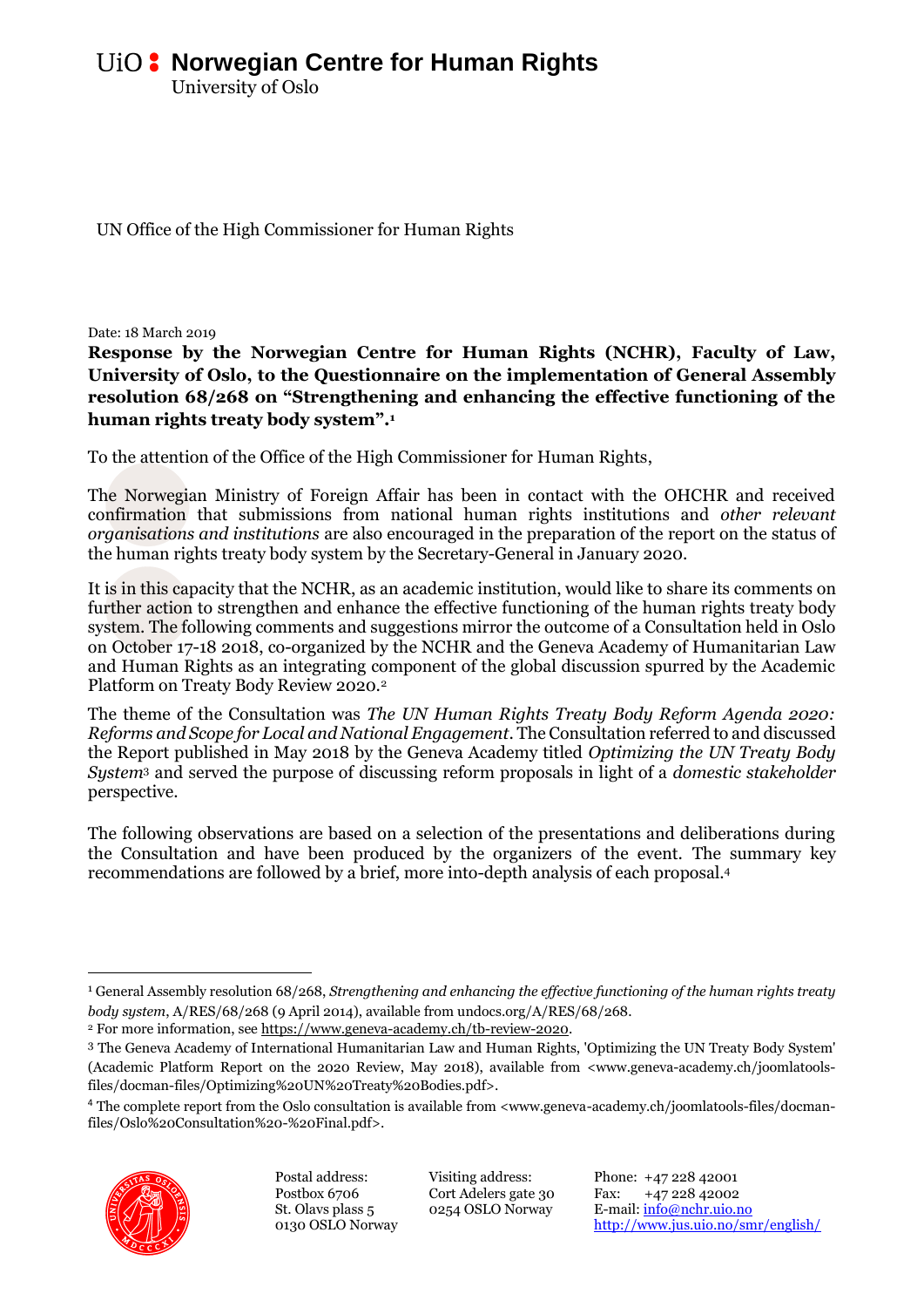## **Summary key recommendations**

1. State Reporting Procedure

- Inclusion of a civil society segment to the intergovernmental process of the 2020 review;
- Introduction of a Technical Review of Impact and Progress (TRIP), to take place between State Examinations;
- Establishment of a set schedule for Country Reviews;
- Promotion of a more sustained integration and synergy between the TB system and other UN human rights mechanisms;
- Review of certain aspects of the constructive dialogue format which currently hamper domestic stakeholder engagement.

2. Individual Communications Procedure

- Establishment of a user-friendly and accessible Individual Communications database;
- Introduction of a standardized set of rules on admissibility criteria;
- Strengthening of the Petitions Unit by pushing for earmarked contributions by Member States.

3. General Comments

- Application of a more pragmatic, "user-friendly" approach to draft General Comments;
- Provision of information to stakeholders about the possibility to comment on Draft General Comments at an earlier stage;
- Communication of the expected timelines for adoption and expansion of the efforts at publicising General Comments.

4. Treaty Body Membership

- Establishment of a platform through which TB nominees submit their candidature;
- Introduction of an ethical charter for States regarding TB member nominations;
- Introduction of a training programme for newly elected TB members.

## **1. The State Reporting Procedure**

The TB system as it stands today does not allow for an effective and functioning domestic stakeholder engagement. Main points of concern with the current setup relate to the *low levels of predictability*, *visibility* (hence accessibility) and *coherence* of the system. CSOs, independent national human rights institutions and ministerial representatives highlighted the difficulties they face in planning TB – related activities in advance of the reviews of their concern, with Follow-Up procedures currently not open to interaction with non-State domestic stakeholders. Available entry points for CSOs, NHRIs and Ombudsman bodies are not sufficiently clear and the means of information sharing between the formal TB infrastructure (TB Members and OHCHR) and domestic stakeholders do not allow for sufficiently predictable plans of action related to the various TBs and TB-specific stages.

In light of the above considerations, the Consultation highlighted the following recommendations: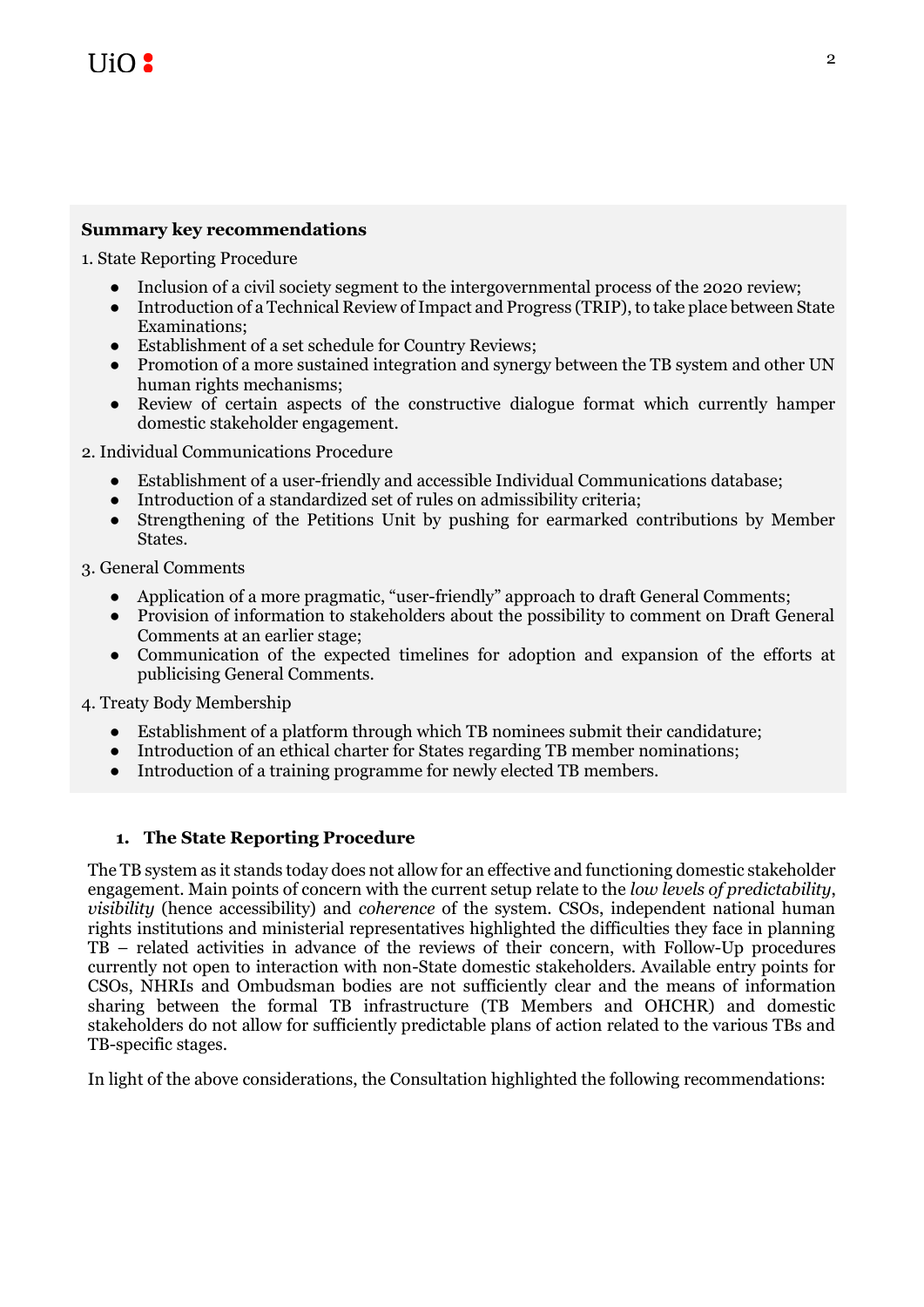# $\overline{\text{II}}$ io 2

**.** 

The inclusion of a **civil society segment** to the intergovernmental process of the 2020 review, in line with precedents set in the recent past (as best practice, see the Global Compact for Migration and its mechanism of registration for CSO participation in the review5).

The introduction of a **Technical Review of Impact and Progress (TRIP)**, to take place incountry, between State Examinations. Consolidating the Follow-up stage in such way would allow for an increased role of domestic stakeholders, a strengthened visibility of the TB system in arenas distant from Geneva and would allow for the consideration of a selection of (different) TB recommendations between reviews. This idea builds on existing practice (see procedure for Followup to Concluding Observations) and introduces a domestic element to it. Beneficial to the idealisation of a most-effective introduction of the TRIP concept is the Subcommittee on the Prevention of Torture (SPT) - specific mechanism related to Visits to State Parties. Such a template can be used to identify a model applicable throughout the system which would allow TB Members (ideally a joint team of different TBs' country rapporteurs) to plan follow-up visits halfway inbetween Country Reviews. SPT has issued relevant rules of procedure to be utilised as templates for conceptualizing a TB-wide TRIP model.

The establishment of a **set schedule for Country Reviews**, ranging a span of time sufficient for domestic stakeholders to plan their alternative reporting/input with reasonable predictability. The Treaty Body Scheduler<sup>6</sup> was deemed a promising development towards a more predictable State reporting structure. Importantly, the Treaty Body Scheduler has shown that all TB sessions can be comprehensively planned, also taking into consideration the recursivity of UPR cycles. In addition, the introduction of a comprehensive and predictable schedule should not be affected by nonreporting States. Country Reviews should take place according to the pre-established schedule, with State Parties to be considered in absentia.

As common denominator to all the above considerations and proposals, the need for a more **sustained integration and synergy between the TB system and other UN human rights mechanisms**. There is a lack of policy coherence in the UN human rights system and the 2020 benchmark should be seen as an opportunity to galvanize initiatives dedicated to linking the Treatybased and Charter-based systems of international human rights monitoring (above all with the UPR and Special Procedures). A logic and possible first step would be to coordinate the resulting TB schedule to other UN human rights mechanism, as shown by the pilot scheme employed by the Treaty Body Scheduler exercise. Participants agreed on the need for a strengthened correlation between TB recommendations and the Sustainable Development Goals as key to a fully cohesive and forward-looking human rights monitoring system.

The current **format for constructive dialogues** affects the system's overall effectiveness and as such the Consultation offered the following recommendations:

- The dialogue between the State Party and the Treaty Body should take place shortly after submission of the State Report.
- Fewer people in the room may enhance the quality and effectiveness of the dialogue. With the introduction of a chamber approach throughout the TB system, fewer committee members

<sup>&</sup>lt;sup>5</sup> For more information, se[e https://www.iom.int/regional-civil-society-consultations-rcscs.](https://www.iom.int/regional-civil-society-consultations-rcscs)

<sup>6</sup> For more information on the Treaty Body Scheduler: https://www.geneva-academy.ch/news/detail/153-theconsolidated-reporting-model-and-treaty-body-scheduler-presented-for-the-first-time-to-un-treaty-body-members.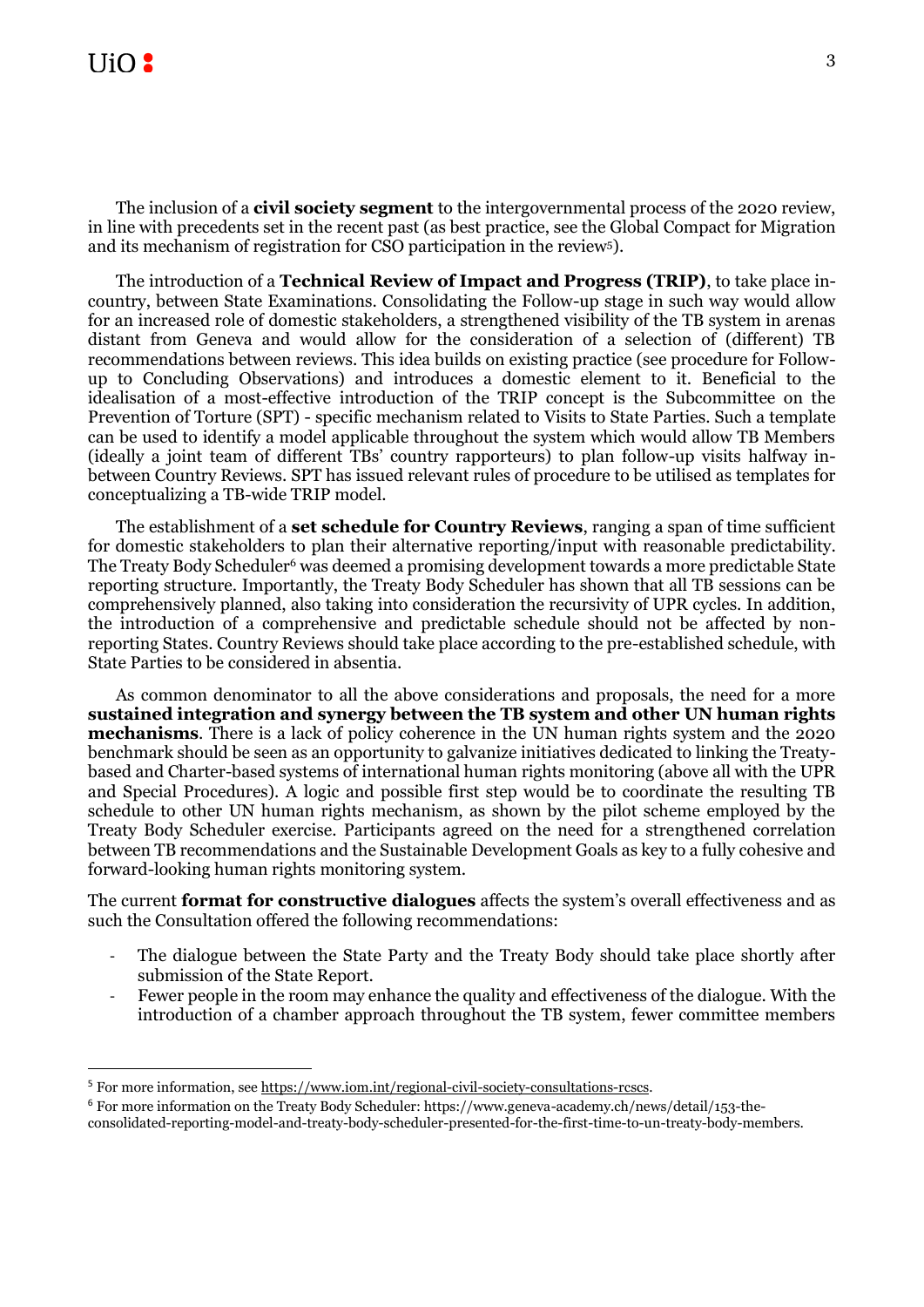

would be required. If substantive information about issues to be discussed is provided to State Parties in advance, this will make it possible to scale down the size of state delegations as well.

- The introduction of roundtable setups, with face-to-face seating during the dialogues (as "it is not easy to have a dialogue with someone who sits behind your back").
- The OHCHR should make it easier for State Parties to provide good answers to their questions, for instance by showing the questions on screen during the meeting.
- The introduction of a standardized use of key words and documentation structure.

### **2. The Individual Communications Procedure**

A number of recurring problems affect the ability of domestic stakeholders in engaging with the individual communications procedure. Of particular concern, the growing backlog of pending communications, the difficulty in accessing information on the individual communications procedure and the capacity of TB members to effectively decide on cases under review. In light of such concerns, the Consultation offered a number of recommendations:

Establish a user-friendly and accessible **Individual Communications database**, inclusive of past Views as well as admissibility decisions.

Elaborate **factsheets** as easy reference for prospective users of the procedure.

Establish a **standardized set of rules on admissibility criteria** throughout the different TBs, inclusive of a "fast track" system which allows to process cases with similar patterns more swiftly (see European Court of Human Rights "fast track" procedure) and to prioritize most important and urgent cases under assessment.

Introduce an **"assisting lawyers" scheme** that facilitates contributions made by young lawyers. Related to this, the OHCHR could allow for more internship and volunteer-related positions (e.g. UNV) specifically targeted for the OHCHR Petitions Unit.

Push for **earmarked contributions to the Petitions Unit** by Member States, in order to increase the number of human rights officers dedicated to the individual communications procedure.

#### **3. General Comments**

Although domestic stakeholder engagement during the Days of General Discussion and throughout the issuance of General Comments has been increasing, the Consultation offered a number of suggestions on how to improve the system, especially concerning its transparency and accessibility:

General Comments should be drafted with a **more "practical" approach**, explaining within the instrument the steps required to uphold the Convention and make related assessments. Mention was made of the value of General Comments as possible "toolkits" for domestic stakeholders to use in their activity.

Domestic stakeholders should be **informed as early as possible about the possibility to comment on Draft General Comments** as well as participate as panellists during Days of General Discussion. Contribution to the development of General Comments is seen as an opportunity to maximize thematic information sharing with domestic stakeholders. It is also important for TB members to **communicate the expected timeline of adoption of new General Comments**, otherwise risking disengagement by domestic stakeholders during the